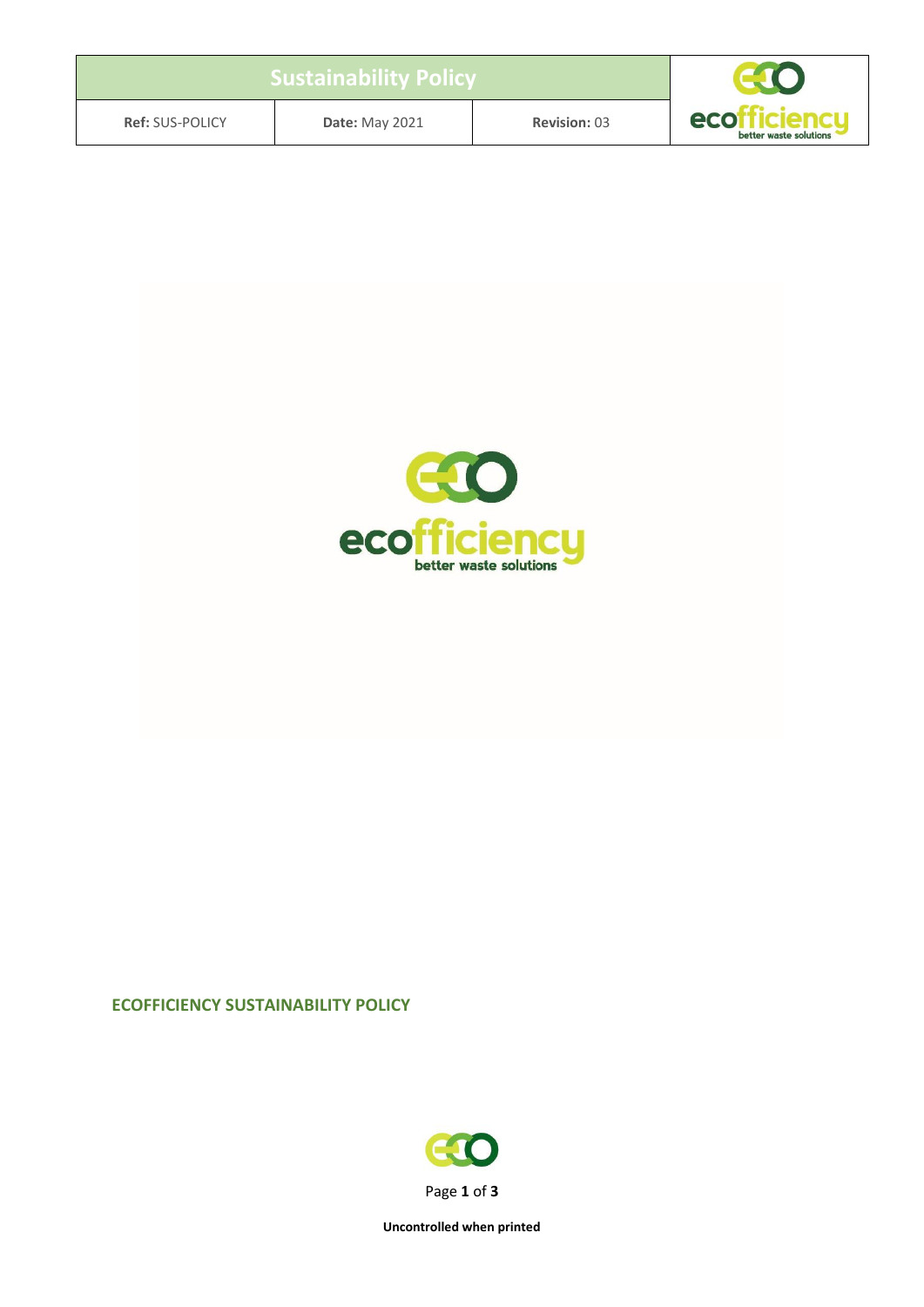

## Sustainability Policy Statement

Ecofficiency Ltd is a leading nationwide provider of outsourced waste management and recycling services, operating from premises in Doncaster.

It is important that we at Ecofficiency consider the social, economic and environmental impact of our business in everything that we do, and in doing this we are committed to continually engaging with our teams, clients and supply chain to ensure the benefits are cascaded through to the wider community and the environment in which we work and live.

Our sustainability policy is built on the following fundamentals:

- To comply with all applicable legislation, regulations and codes of practice
- To integrate sustainability into all of our business decision making
- To ensure that we minimise the environmental impact of our operations through management of internal operations, and working with our supply chain to increase diversion and efficiency across all of our departments.
- To ensure all of our staff are fully aware of the sustainability policy and are committed to implementing and improving it
- To ensure clients and suppliers are aware of our sustainability policy, and encourage our supply chain to adopt sustainable management practices
- To review, annually report and continually strive to improve our sustainability performance.

In order to meet the fundamentals above, as a Company Ecofficiency are committed to:

- Achievement of Zero Waste to Landfill by 2025 (excluding non-avoidable wastes such as Asbestos and Invasive Species)
- Achieving a net-zero by 2025, this will be achieved through electrifying the vehicles, reducing business resource use and off-setting our office activities through tree planting and other nature restoration projects.
- Investing in our staff, through the provision of training and development opportunities to ensure that they are engaged, motivated and competent, which in turn ensures we can all work together to achieve a sustainable business model.
- Ensuring that Ecofficiency is a great place to work, promoting equality, diversity and inclusion.
- Providing a safe place to work for all, putting health, safety and employee well-being first.
- Actively promoting sustainability in our industry through collaborative work with clients, and working with partnerships and associations such as CIWM and Supply Chain Sustainability School.
- Putting the needs of our clients first, through sharing ideas, improving waste efficiency and utilisation, and adhering to the waste hierarchy to ensure maximum landfill diversion, as well as ensuring all clients are fully supported with training, awareness and advice.



**Uncontrolled when printed**